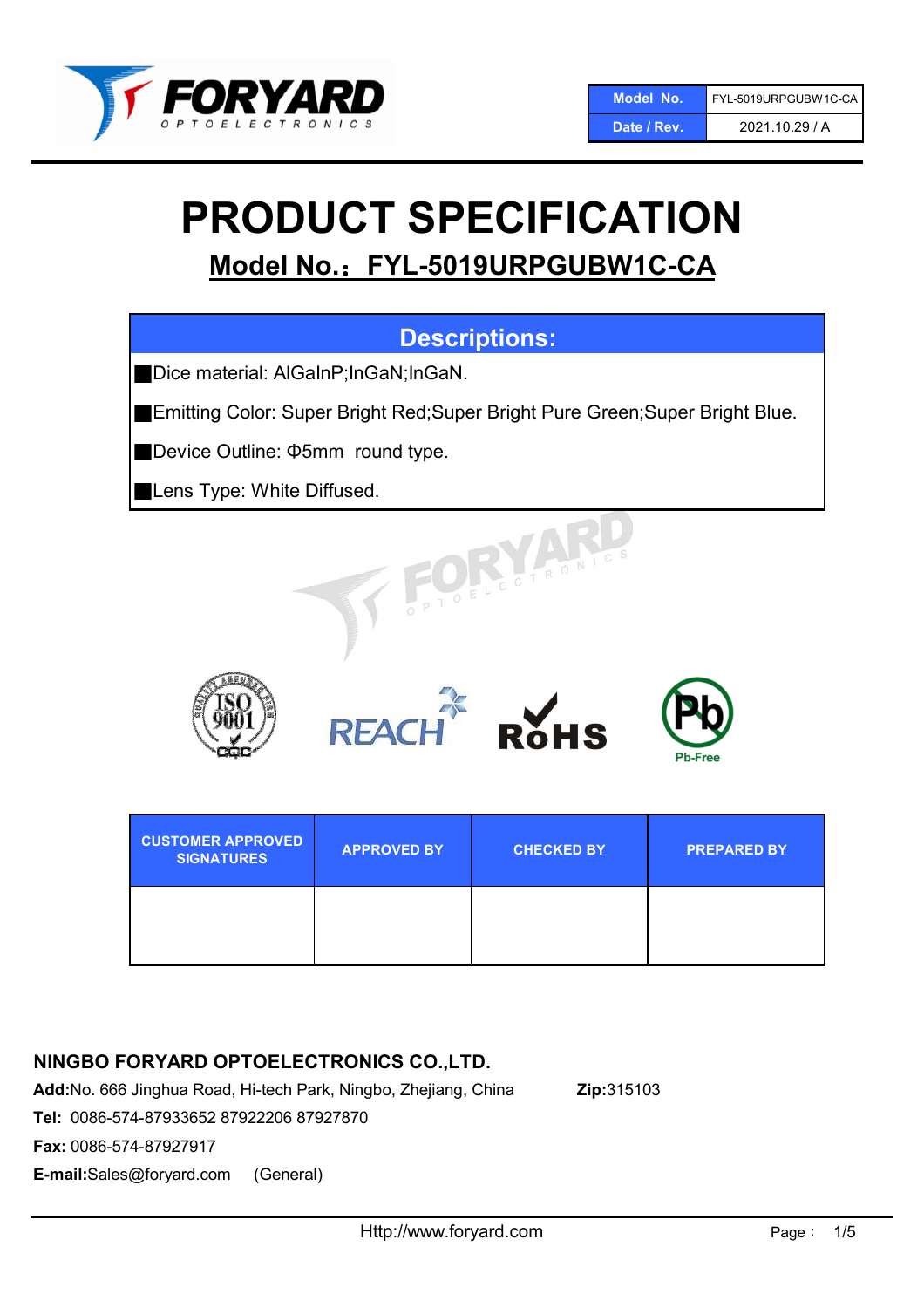

| Model No.   | FYL-5019URPGUBW1C-CA |
|-------------|----------------------|
| Date / Rev. | 2021.10.29 / A       |

#### ■ Features

- 1.Low power consumption.
- 2.High efficiency.
- 3.General purpose leads.
- 4.High intensity.
- 5.RoHs compliant.
- Package configuration



#### Notes:

- 1. All dimensions are millimeters (inches)
- 2. Tolerance is ±0.25mm(.010") unless otherwise noted.
- 3. The specifications, characteristics and technical data described in the datasheet are subject to change without prior notice.
- 4.The drawing is different from the actual one, please refer to the sample.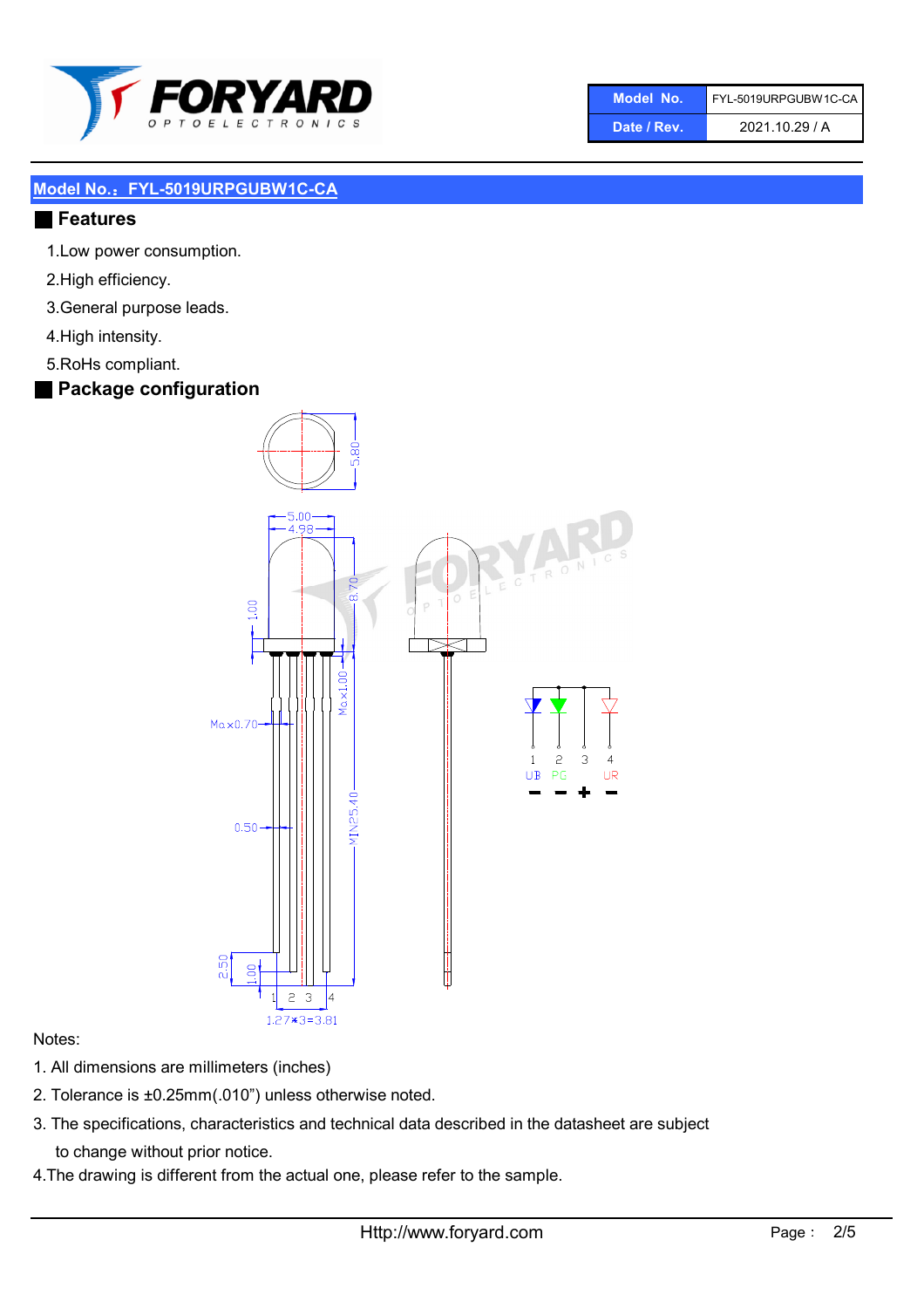

| Model No.   | FYL-5019URPGUBW1C-CA |
|-------------|----------------------|
| Date / Rev. | 2021.10.29 / A       |

## ■ Absolute Maximun Ratings(Ta=25°C)

| Parameter                                                 |                                     | MAX.      | Unit                                 |    |
|-----------------------------------------------------------|-------------------------------------|-----------|--------------------------------------|----|
|                                                           |                                     | <b>PG</b> | <b>UB</b>                            |    |
| <b>Power Dissipation</b>                                  | 75                                  | 100       | 100                                  | mW |
| Peak Forward Current (1/10 Duty Cycle, 0.1ms Pulse Width) | 100                                 | 100       | 100                                  | mA |
| Continuous Forward Current                                | 30                                  | 30        | 30                                   | mA |
| Derating Linear From 50°C                                 | 0.4                                 |           | $mA$ <sup><math>\circ</math></sup> C |    |
| <b>Reverse Voltage</b>                                    | 5<br>v                              |           |                                      |    |
| <b>Operating Temperature Range</b>                        | -40 $\degree$ C to +85 $\degree$ C  |           |                                      |    |
| Storage Temperature Range                                 | -40 $\degree$ C to +100 $\degree$ C |           |                                      |    |
| Lead Soldering Temperature[4mm(.157") From Body]          | $260^\circ\text{C}$ for 5 Seconds   |           |                                      |    |

## ■ Typical Electrical &Optical Charcteristics(Ta=25°C)

| Parameter                       | Symbol              | Colour                    | Min.      | Typ. | Max. | <b>Unit</b> | <b>Test</b><br>Condition |
|---------------------------------|---------------------|---------------------------|-----------|------|------|-------------|--------------------------|
|                                 |                     | $\overline{\mathsf{U}}$ R | 460       | 1000 | ---  |             |                          |
| Luminous Intensity              | $I_{\vee}$          | PG                        | 690       | 1500 |      | mcd         |                          |
|                                 |                     | <b>UB</b>                 | 170       | 380  | ---  |             |                          |
|                                 |                     | <b>UR</b>                 | 55        | 65   | 75   | Deg         |                          |
| <b>Viewing Angle</b>            | $2\theta_{1/2}$     | PG                        | 65        | 75   | 85   |             |                          |
|                                 |                     | <b>UB</b>                 | 70        | 80   | 90   |             |                          |
|                                 |                     | <b>UR</b>                 | 625       | 630  | 635  |             | nm<br>$IF=20mA$          |
| <b>Peak Emission Wavelength</b> | λp                  | PG                        | 515       | 520  | 525  |             |                          |
|                                 |                     | <b>UB</b>                 | 460       | 465  | 470  |             |                          |
|                                 |                     | <b>UR</b>                 | 620       | 625  | 635  |             |                          |
| <b>Dominant Wavelength</b>      | λd                  | PG                        | 520       | 525  | 530  | nm          |                          |
|                                 |                     | <b>UB</b>                 | 465       | 470  | 475  |             |                          |
|                                 |                     | <b>UR</b>                 | 15        | 20   | 25   |             |                          |
| <b>Spectral Line Half-Width</b> | $\triangle \lambda$ | PG                        | 30        | 35   | 40   | nm          |                          |
|                                 |                     |                           | <b>UB</b> | 20   | 25   | 30          |                          |
|                                 |                     | <b>UR</b>                 | 1.8       | 2.1  | 2.6  |             |                          |
| <b>Forward Voltage</b>          | $V_F$               | PG                        | 2.6       | 3.0  | 3.6  | $\vee$      |                          |
|                                 |                     | <b>UB</b>                 | 2.6       | 3.0  | 3.6  |             |                          |
| <b>Reverse Current</b>          | $I_R$               |                           | ---       | ---  | 10   | μA          | $VR=5V$                  |

#### Note:

1.Luminous Intensity is based on the Foryard standards.

2.Pay attention about static for InGaN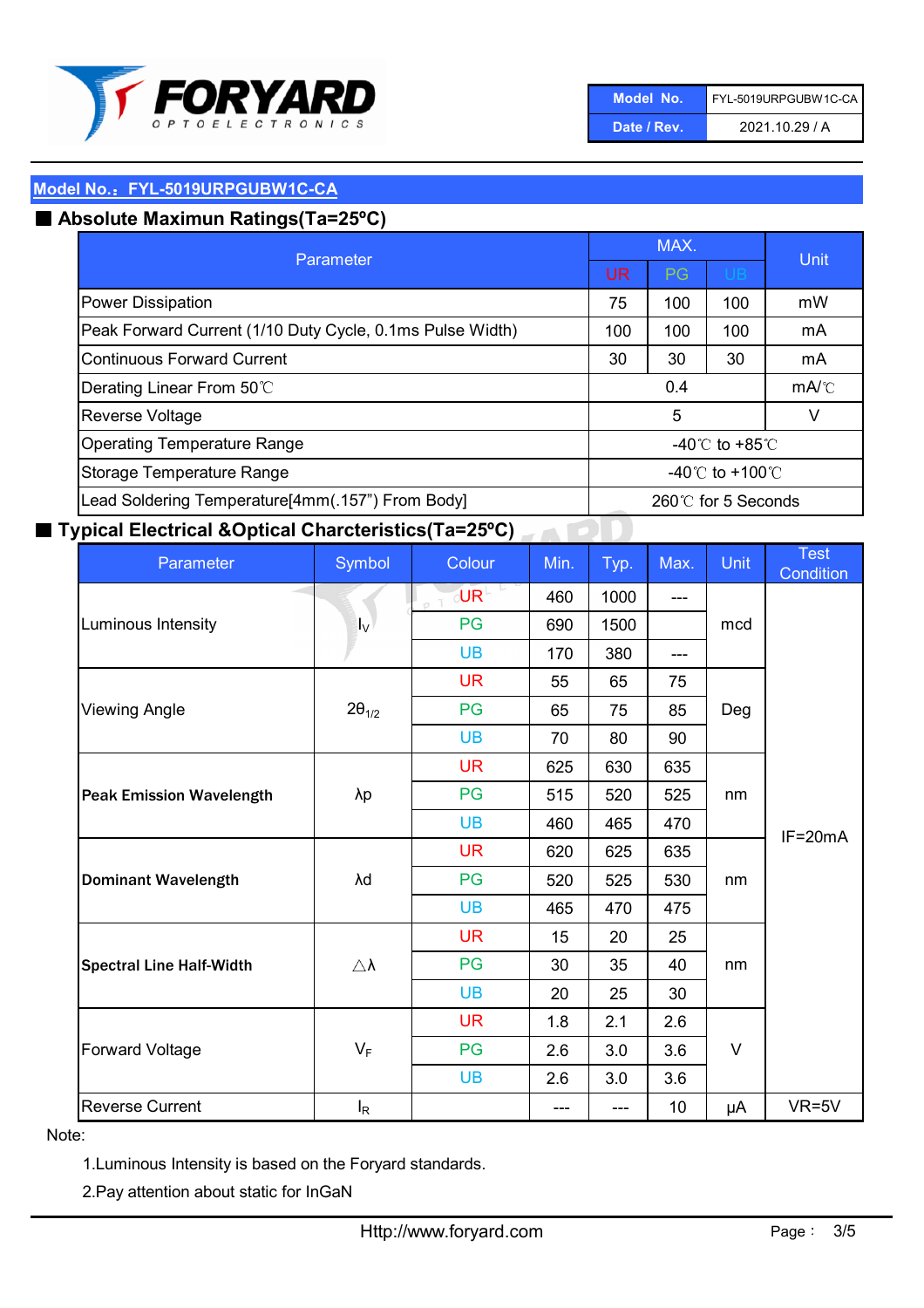

| Model No.   | FYL-5019URPGUBW1C-CA |
|-------------|----------------------|
| Date / Rev. | 2021.10.29 / A       |

## ■ Typical Eletrical/Optical Characteristics Curves(Ta=25°C Unless Otherwise Noted)



■ Radiation pattern



Relative Intensity (LOP@MAX=1)